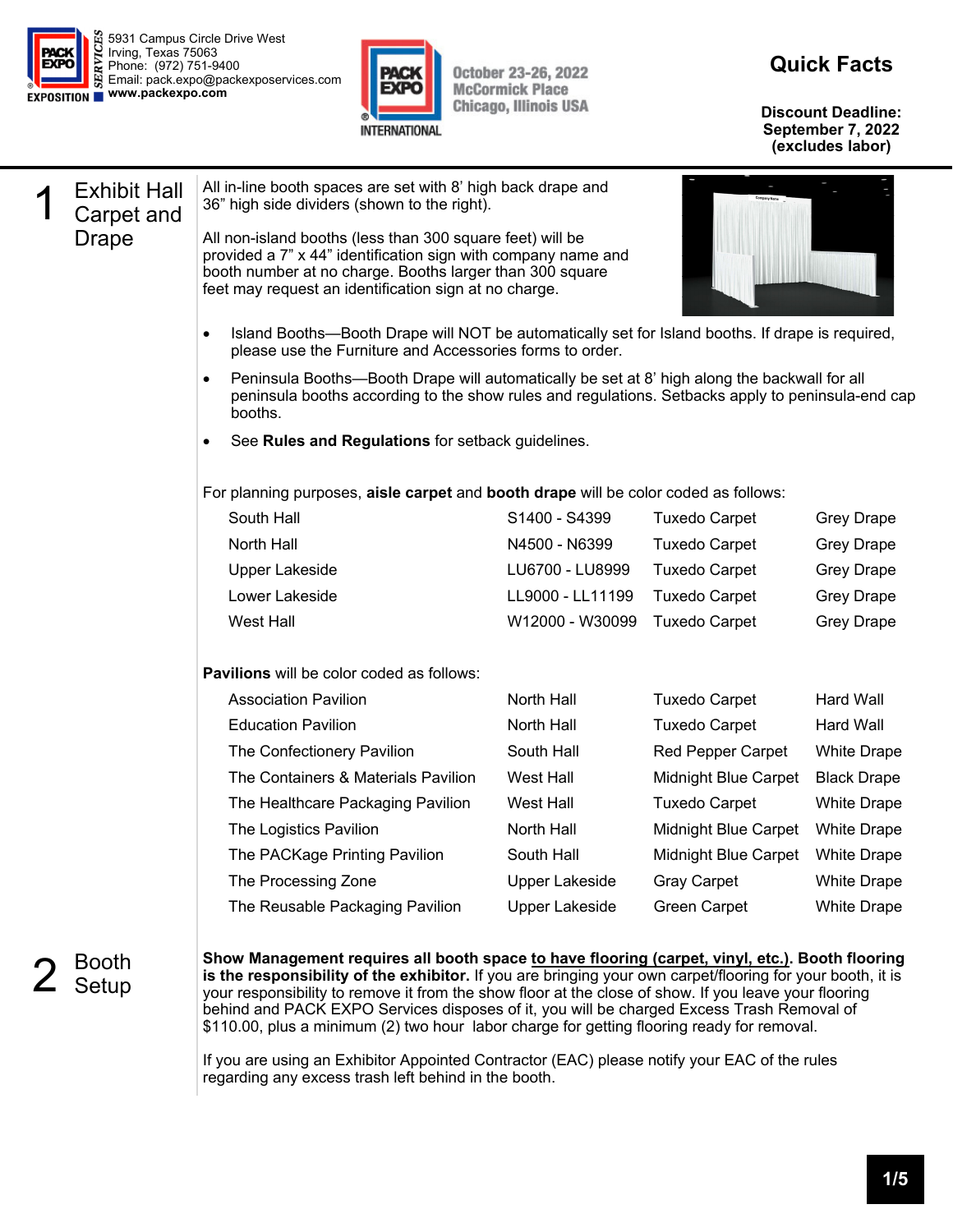



October 23-26, 2022<br>McCormick Place **Chicago, Illinois USA** 

**Quick Facts** 

**Discount Deadline: September 7, 2022 (excludes labor)** 

| <b>Discount</b><br><b>Deadline</b><br>Date | al handling.                                                                                                                                                                                                                                                                                                                                                                                                                                     |                            |                               | One deadline to remember for all services! Mark your calendar now. Place your order and payment by<br>September 7, 2022, to take advantage of discounted prices for all services, excluding labor and materi- |
|--------------------------------------------|--------------------------------------------------------------------------------------------------------------------------------------------------------------------------------------------------------------------------------------------------------------------------------------------------------------------------------------------------------------------------------------------------------------------------------------------------|----------------------------|-------------------------------|---------------------------------------------------------------------------------------------------------------------------------------------------------------------------------------------------------------|
| Show                                       | <b>EXHIBITOR MOVE-IN</b>                                                                                                                                                                                                                                                                                                                                                                                                                         |                            |                               |                                                                                                                                                                                                               |
| Schedule                                   |                                                                                                                                                                                                                                                                                                                                                                                                                                                  |                            | <b>South Building</b>         | <b>Booths S1400 - S4399</b>                                                                                                                                                                                   |
|                                            |                                                                                                                                                                                                                                                                                                                                                                                                                                                  |                            | <b>North Building</b>         | <b>Booths N4500 - N6399</b>                                                                                                                                                                                   |
|                                            | Monday                                                                                                                                                                                                                                                                                                                                                                                                                                           | October 17, 2022           |                               | 8:00 am - 4:30 pm                                                                                                                                                                                             |
|                                            | Tuesday                                                                                                                                                                                                                                                                                                                                                                                                                                          | October 18, 2022           |                               | 8:00 am - 4:30 pm                                                                                                                                                                                             |
|                                            |                                                                                                                                                                                                                                                                                                                                                                                                                                                  | Wednesday October 19, 2022 |                               | 8:00 am - 4:30 pm                                                                                                                                                                                             |
|                                            | Thursday                                                                                                                                                                                                                                                                                                                                                                                                                                         | October 20, 2022           |                               | 8:00 am - 4:30 pm                                                                                                                                                                                             |
|                                            | Friday                                                                                                                                                                                                                                                                                                                                                                                                                                           | October 21, 2022           |                               | 8:00 am - 4:30 pm                                                                                                                                                                                             |
|                                            | Saturday                                                                                                                                                                                                                                                                                                                                                                                                                                         | October 22, 2022           |                               | 8:00 am - 2:00 pm                                                                                                                                                                                             |
|                                            |                                                                                                                                                                                                                                                                                                                                                                                                                                                  |                            | <b>Lakeside Upper Level 3</b> | <b>Booths LU6700 - LU8999</b>                                                                                                                                                                                 |
|                                            |                                                                                                                                                                                                                                                                                                                                                                                                                                                  |                            | <b>Lakeside Lower Level 2</b> | <b>Booths LL9000 - LL11199</b>                                                                                                                                                                                |
|                                            |                                                                                                                                                                                                                                                                                                                                                                                                                                                  |                            | <b>West Building</b>          | Booths W12000 - W30099                                                                                                                                                                                        |
|                                            | Tuesday                                                                                                                                                                                                                                                                                                                                                                                                                                          | October 18, 2022           |                               | 8:00 am - 4:30 pm                                                                                                                                                                                             |
|                                            |                                                                                                                                                                                                                                                                                                                                                                                                                                                  | Wednesday October 19, 2022 |                               | 8:00 am - 4:30 pm                                                                                                                                                                                             |
|                                            | Thursday                                                                                                                                                                                                                                                                                                                                                                                                                                         | October 20, 2022           |                               | 8:00 am - 4:30 pm                                                                                                                                                                                             |
|                                            | Friday                                                                                                                                                                                                                                                                                                                                                                                                                                           | October 21, 2022           |                               | 8:00 am - 4:30 pm                                                                                                                                                                                             |
|                                            | Saturday                                                                                                                                                                                                                                                                                                                                                                                                                                         | October 22, 2022           |                               | 8:00 am - 2:00 pm                                                                                                                                                                                             |
|                                            | See the Target Move-In Schedule for your target date and time.                                                                                                                                                                                                                                                                                                                                                                                   |                            |                               |                                                                                                                                                                                                               |
|                                            | <b>IMPORTANT:</b> All drayage/material handling is included in your space rate, provided your shipment/<br>truck checks in at the PACK EXPO Services Marshalling Yard by 2:00 pm on your assigned targeted<br>move-in date and time.                                                                                                                                                                                                             |                            |                               |                                                                                                                                                                                                               |
|                                            | All exhibits must be fully installed by Saturday, October 22, 2022, at 2:00 pm.<br>If the installation of an exhibit has not started by 2:00 pm on Saturday, October 22, 2022, Show<br>Management reserves the right to authorize PACK EXPO Services to begin the installation process at<br>the exhibitor's expense.<br>Any special equipment needed for unloading will be charged separately including cranes and<br>15,000 pound fork trucks. |                            |                               |                                                                                                                                                                                                               |
|                                            |                                                                                                                                                                                                                                                                                                                                                                                                                                                  |                            |                               |                                                                                                                                                                                                               |
|                                            |                                                                                                                                                                                                                                                                                                                                                                                                                                                  |                            |                               |                                                                                                                                                                                                               |
|                                            |                                                                                                                                                                                                                                                                                                                                                                                                                                                  |                            |                               |                                                                                                                                                                                                               |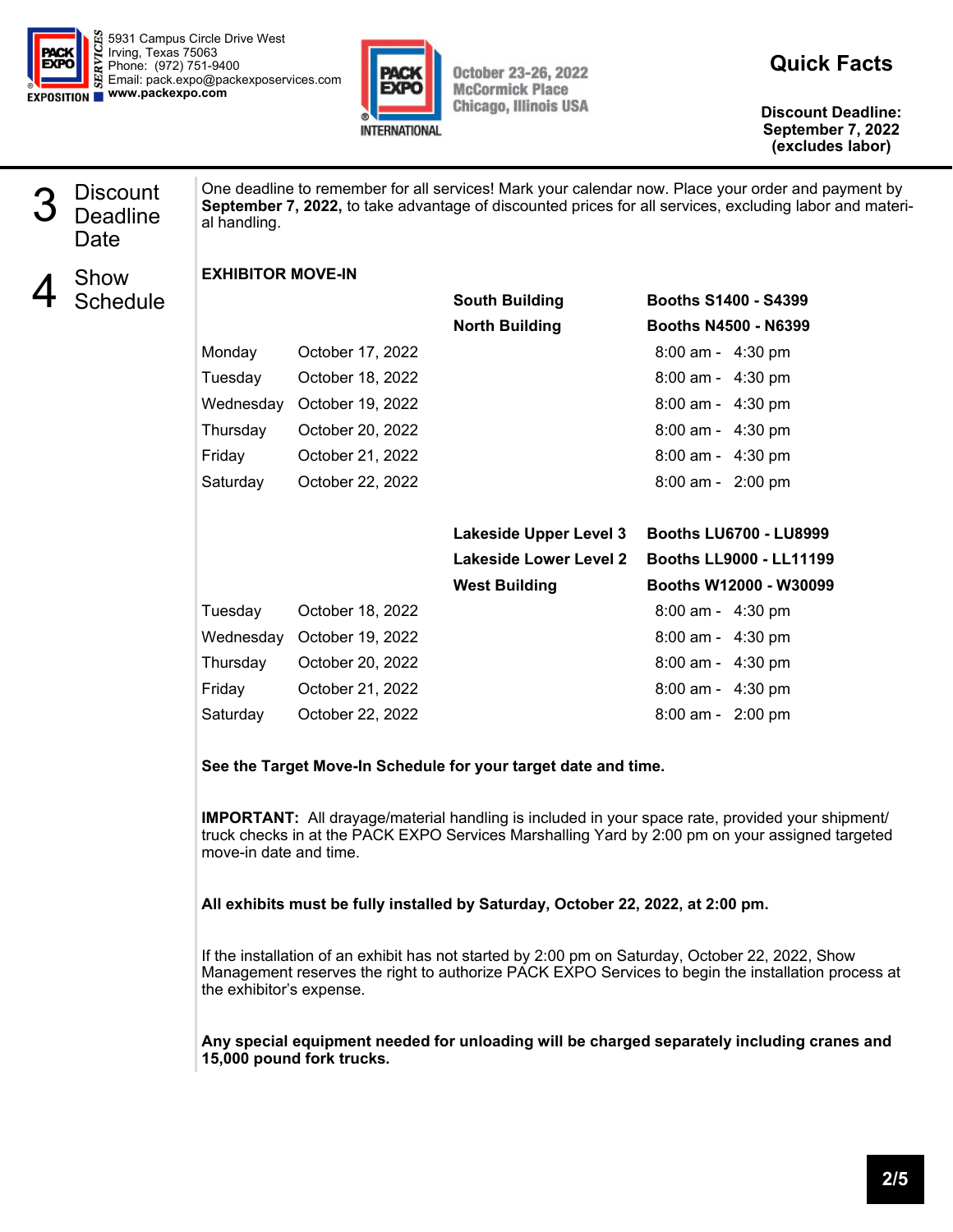



October 23-26, 2022 **McCormick Place Chicago, Illinois USA** 

**Discount Deadline: September 7, 2022 (excludes labor)** 



## (continued) **EXHIBIT HOURS All Halls**  Sunday **October 23, 2022** 9:00 am - 5:00 pm Monday October 24, 2022 9:00 am - 5:00 pm Tuesday October 25, 2022 9:00 am - 5:00 pm Wednesday October 26, 2022 9:00 am - 3:00 pm

#### **EXHIBITOR MOVE-OUT**

|           |                  | <b>All Buildings</b> |                                      |
|-----------|------------------|----------------------|--------------------------------------|
| Wednesday | October 26, 2022 |                      | $3:00 \text{ pm} - 10:00 \text{ pm}$ |
| Thursday  | October 27, 2022 |                      | $8:00$ am - $4:30$ pm                |
| Fridav    | October 28, 2022 |                      | $8:00$ am - $4:30$ pm                |
| Saturday  | October 29, 2022 |                      | $8:00$ am - $3:00$ pm                |
|           |                  |                      |                                      |

**ALL BUILDINGS** must be cleared by 3:00 pm on Saturday, October 29, 2022.

 The return of empty crates will take approximately seven (7) to nine (9) hours. If riggers were used to remove machinery from crates or skids, these items will not be returned automatically. Your dismantle rigging crew will return empty skids and machinery crates.

### **Wednesday, Thursday, and Friday October 26-28 Outbound Targets**

Outbound carriers MUST check-in at the Marshalling Yard by 2:00 pm.

#### **Saturday, October 29 Outbound Targets**

Outbound carriers MUST be checked-in by 9:00 am on Saturday, October 29, 2022. If your outside carriers do not check-in by 9:00 am, PACK EXPO Services will reroute the shipment via the most convenient manner available at exhibitor's expense.

Please refer to the Shipping Information section of the service manual.

 **NOTE TO EXHIBITORS:** If the carrier's name listed on the outbound Material Handling Agreement (Bill of Lading) DOES NOT MATCH the name of the carrier that checks into the Marshalling Yard to pick up your company's freight - THE FREIGHT WILL NOT BE RELEASED.

Please keep a company representative on-site through move-out to ensure freight is successfully picked up.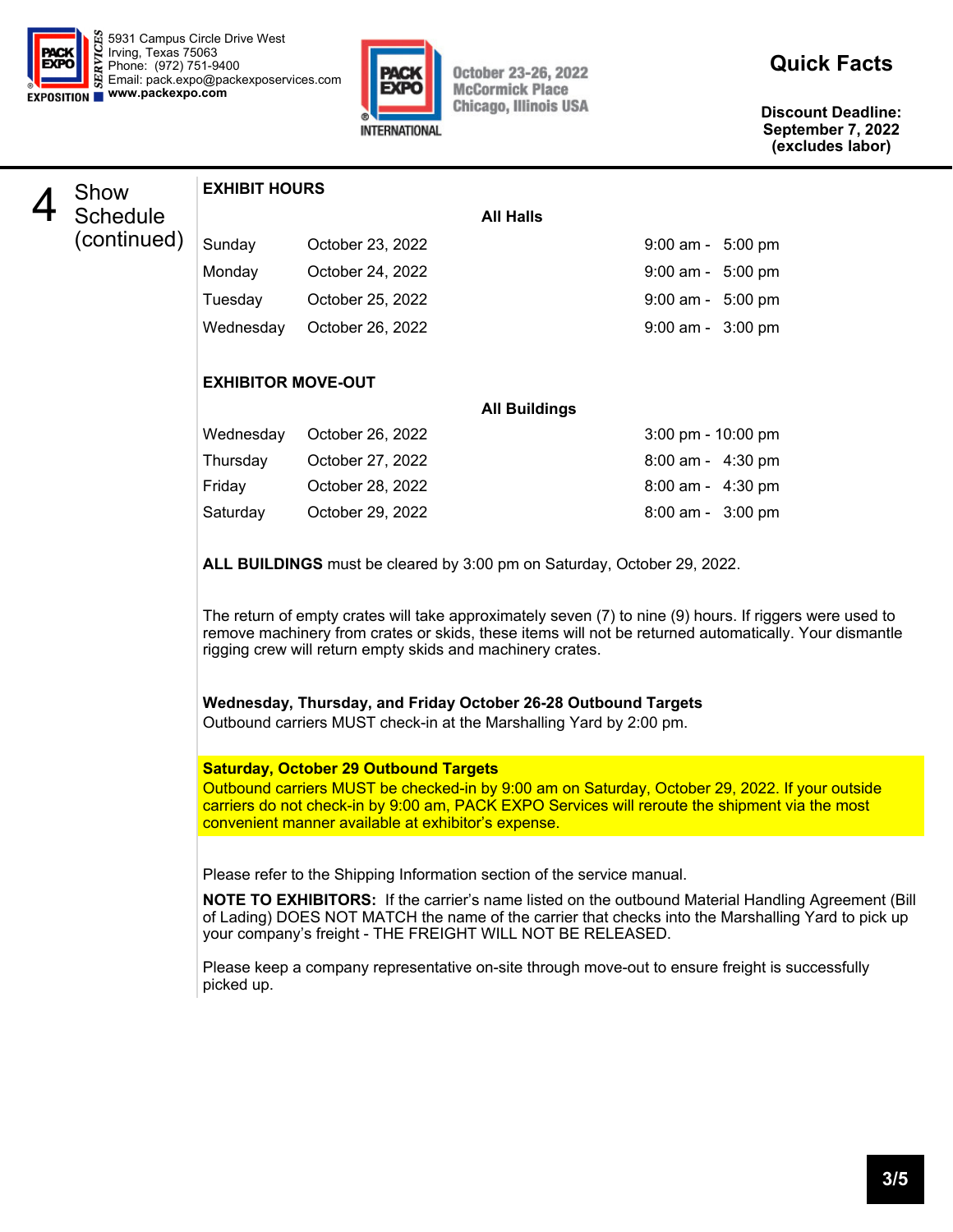

5931 Campus Circle Drive West Irving, Texas 75063 Phone: (972) 751-9400 Email: pack.expo@packexposervices.com **EXPOSITION WWW.packexpo.com** 



October 23-26, 2022 **McCormick Place Chicago, Illinois USA** 

**Quick Facts** 

**Discount Deadline: September 7, 2022 (excludes labor)** 



**Advance Receiving at the Warehouse** 

Warehouse Shipping Address:

# COMING SOON



**Show Site Shipments** 

Show Site Shipping Address:

PACK EXPO International 2022 Exhibiting Company Name Booth # \_\_\_\_\_\_\_\_\_\_\_\_\_\_\_ McCormick Place-Hall: c/o PACK EXPO Services 2301 South King Drive Chicago, IL 60616

- Show site freight must be delivered on the assigned target date. Reference the target move-in floor plan. If you cannot adhere to your scheduled target move-in date and time, please complete the Target Change Request Form and email it to targetchange@packexposervices.com.
- All drayage/material handling is included in your space rate, provided your shipment/truck checks-in at the PES Marshalling Yard by 2:00 pm on your assigned-targeted move-in date and time.
- All vehicles, including privately owned vehicles (POVs), with materials for delivery, must check-in at the Marshalling Yard located west of Lake Shore Drive, approximately six blocks south of McCormick Place at 31st Street and Moe Street. (See map in Shipping Information section.)
- A map is provided in the Marshalling Yard Information forms in the service manual.